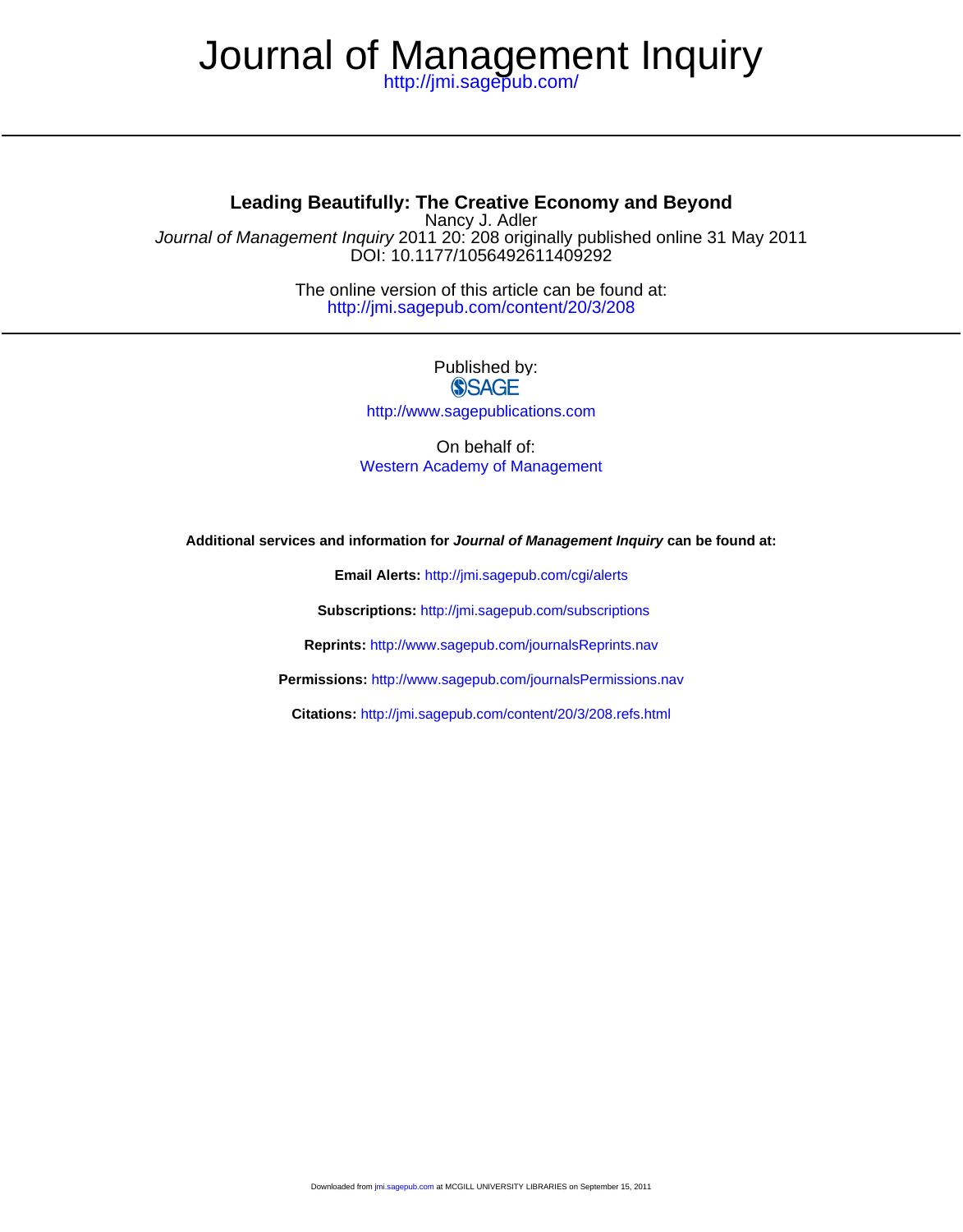## **Leading Beautifully: The Creative Economy and Beyond**

Journal of Management Inquiry 20(3) 208–221 © The Author(s) 2011 Reprints and permission: sagepub.com/journalsPermissions.nav DOI: 10.1177/1056492611409292 http://jmi.sagepub.com



**Nancy J. Adler<sup>1</sup>** 

*Only by investing in the artistry of our humanity will we create a peaceful, prosperous planet*

## **Abstract**

"These times are riven with anxiety and uncertainty" asserts John O'Donohue.<sup>1</sup> "In the hearts of people some natural ease has been broken.... Our trust in the future has lost its innocence. We know now that anything can happen....The traditional structures of shelter are shaking, their foundations revealed to be no longer stone but sand. We are suddenly thrown back on ourselves. At first, it sounds completely naïve to suggest that now might be the time to invoke beauty. Yet this is exactly what ... [we claim]. Why? Because there is nowhere else to turn and we are desperate; furthermore, it is because we have so disastrously neglected the Beautiful that we now find ourselves in such a terrible crisis."<sup>2</sup>

Twenty-first century society yearns for a leadership of possibility, a leadership based more on hope, aspiration, innovation, and beauty than on the replication of historical patterns of constrained pragmatism. Luckily, such a leadership is possible today. For the first time in history, leaders can work backward from their aspirations and imagination rather than forward from the past.<sup>3</sup> "The gap between what people can imagine and what they can accomplish has never been smaller."<sup>4</sup>

Responding to the challenges and yearnings of the twenty-first century demands anticipatory creativity. Designing options worthy of implementation calls for levels of inspiration, creativity, and a passionate commitment to beauty that, until recently, have been more the province of artists and artistic processes than the domain of most managers. The time is right for the artistic imagination of each of us to co-create the leadership that the world most needs and deserves.

## **Keywords**

leadership, beauty, global management, art, strategy

## *In these ugly times, the only true protest is beauty.* Phil Ochs

We are all humbled by the enormity of the crises undermining twenty-first-century society. We are equally aware that the dehydrated language and approaches of the twentieth century are completely incapable of addressing such challenges successfully. Think for a moment about the state of the world and the events that now define our shared reality.

In just the past few years, financial crises brought the world's economic system to the brink of collapse, with many experts believing that the threat of collapse continues to be imminent.<sup>5</sup> Extreme poverty remains daunting, with twothirds of the world's population living on less than two dollars a day, and more than a billion people unable to gain access to clean water. The world faces a health crisis, with debilitating consequences disproportionately afflicting the poorest people on the planet. As only one example, malaria, a preventable disease, claims a child's life every 30 seconds.<sup>6</sup> A hundred children will die unnecessarily of malaria just in just the time it takes to read and consider this article.

The world faces an education crisis, with nearly a billion people entering the twenty-first century illiterate. In an era in which education is of paramount importance for obtaining good jobs and financial security, the United States, long considered a leader in educational achievement, watches as the performance of its school children increasingly lags behind those in many other countries.<sup>7</sup> The planet faces a peace crisis with 37 wars and conflagrations actively being fought around the globe.

1 McGill University, Montréal, Quebéc, Canada

#### **Corresponding Author:**

Nancy J. Adler, McGill University, Desautles Faculty of Management, 1001 rue Sherbrooke oeust, Montréal, Quebéc, Canada H3A 1G5 Email: nancy.adler@mcgill.ca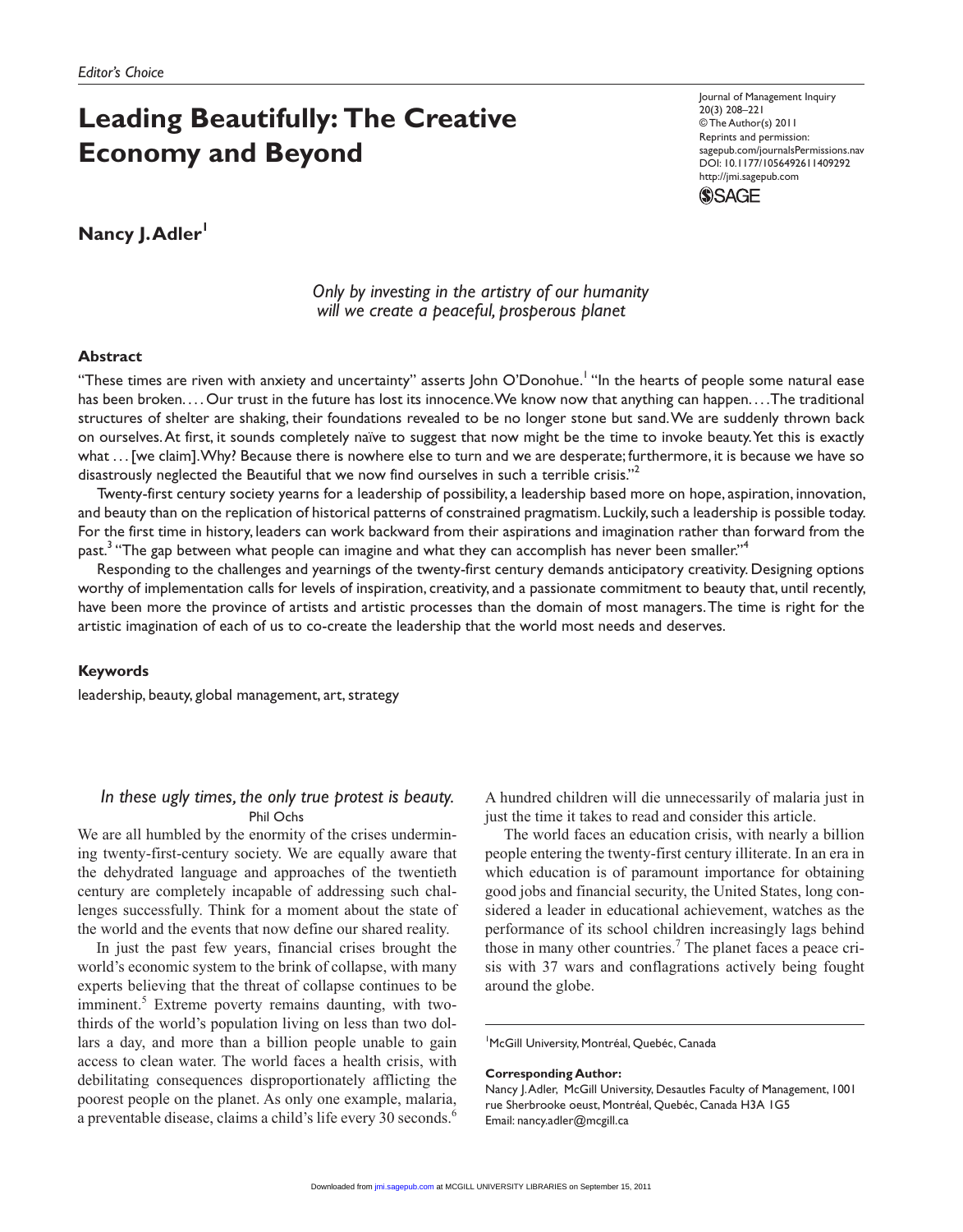We face a pervasive environmental crisis, with consequences from climate change to polluted oceans and ground water. China's environmental degradation is a match for Charles Dickens at his bleakest. China estimates that 650,000 people die prematurely each year due to airborne pollutants.<sup>8</sup> China's leaders now recognize that the severity of their environmental crisis is the only dynamic that can stop their country's spectacular economic juggernaut. China's pollution, however, is not just China's problem; it has become the world's crisis. Current assessments suggest that more than 25 percent of the air pollution over Los Angeles, a continent away, originates in China.<sup>9</sup> We previously might have pretended that problems in other countries were "their problem", but global integration has rendered the very concept of "their problem" obsolete. Even with such glaring evidence, we rarely seem to pause long enough to recognize the extent to which global integration influences every aspect of what we individually and collectively define as life, community, and civilisation.

The bottom line is that we can neither ignore nor continue to live with the consequences of the current array of crises. $10$ Moreover, we know that neither prior approaches nor prior solutions are sufficient. China will not solve its environmental crisis without investing in a level of innovation well beyond what it took to launch the country's spectacular economic performance. Similarly, the world will not solve the crises it faces without employing completely different approaches from those that have been used in the past.

Expressing his prescient perspective, Irish philosopher John O'Donohue underscores our critical need for new forms of sense-making and leadership and boldly asserts that now is the time to invoke beauty:

Perhaps we are gaining a clear[er] view of how much ugliness we endure and allow. The media generate relentless images of mediocrity and ugliness . . . tapestries of smothered language and frenetic gratification. The media . . . [have become] the global mirror and [they] . . . tend to enshrine the ugly as the normal. . . . Beauty is mostly forgotten and made to seem naïve and romantic.  $\ldots$  <sup>11</sup> Our situation today shows that beauty demands for itself at least as much courage as do truth and goodness. $^{12}$ 

## **Now is the Time to Invoke Beauty**

## *Let the beauty we love be what we do.* Rumi, 1207-127313

Embracing creative solutions is no longer a luxury; it has become a necessity. What would a creative economy look like? It would require an economy in which people combine an aspiration for 'the beautiful' and the use of extreme creativity, with huge market potential, to solve problems worth

solving; solutions worthy of our humanity. The question we need to ask ourselves is what would it take for the world to operate as a creative economy. What would it take to embrace beauty and artistry, in addition to analysis, to sustainably solve the planet's most challenging problems?

## *Repositioning Our Perspective: Taking the Planet as Our Client*

Given the private sector's dominance, it has become imperative for business to act more consistently as a partner in constructively shaping the twenty-first century's economy and society. Unfortunately, at just the time in history when business's impact has so dramatically increased, the private sector is less and less frequently viewed as a positive influence. Klaus Schwab, president of the Davos World Economic Forum, publicly observed that

In today's trust-starved climate, our market-driven system is under attack ... large parts of the population feel that business has become detached from society, that business interests are no longer aligned with societal interests ... The only way to respond to this new wave of anti-business sentiment is for business to take the lead and to reposition itself clearly and convincingly as part of society.<sup>14</sup>

What would it mean for business to "reposition itself clearly and convincingly as a part of society"? What level of creativity would it take for more companies to achieve outstanding financial performance by focusing primarily on the well-being of civilization and the planet? How might society reposition public discourse, redirecting it away from its current obsession with denial and blame and toward designing the "beautiful outcomes" the world yearns for? What would it take for most companies to profitably embrace such a macro-level, "big picture" perspective? What would it take for more companies to appreciate that such a global perspective has become crucial to the success both of their own business and the economy, and not merely a discretionary nicety that can be relegated to marginality as after-tax charity?

Similar to Klaus Schwab, former United Nations Secretary General Kofi Annan also challenged the world's business community to reposition itself by *"jumping leve*ls". Instead of continuing to concentrate on the micro level (the success of individual executives and individual companies), he too challenged companies to focus on the macro level and to recognize that civilization and the planet are their ultimate clients:

Let us choose to unite the power of markets with the strengths of universal ideals . . . let us choose to reconcile the creative forces of private enterprise with the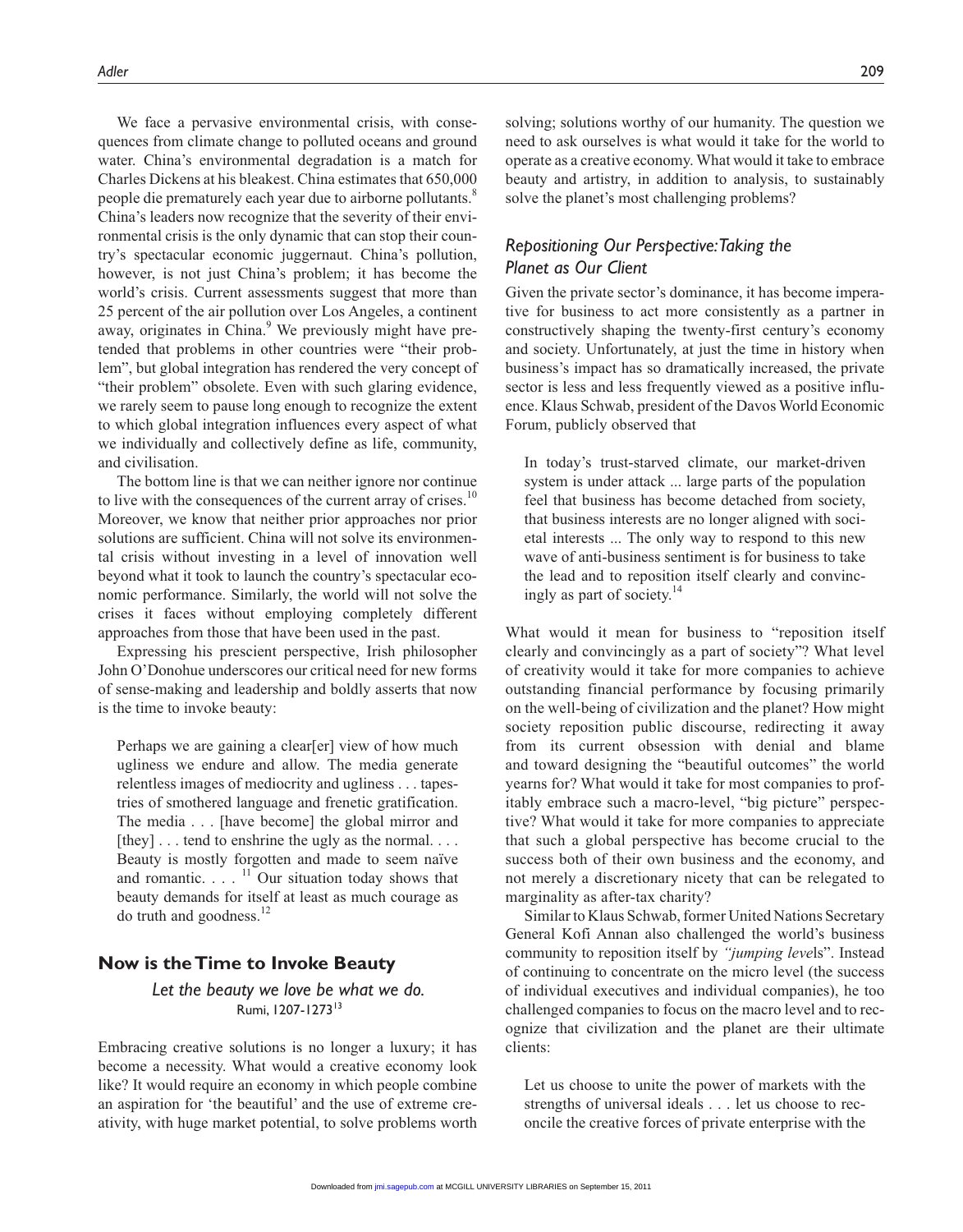needs of the disadvantaged and the requirements of future generations.<sup>15</sup>

Years ago, Albert Einstein explained how any such repositioning must take place: "You can never solve a problem on the level at which it was created. . . . You must learn to see the world anew." One of the fundamental roles of artists – whether classical musicians, painters or business artists - is to see the world anew. As companies increasingly incorporate artistic perspectives into their business practices, they too are reclaiming the ability to see the world anew.

## *Repositioning Business Leadership*

A Croatian executive I spoke with revealed a prescient insight: "We won't survive another generation with leaders like those we have had in the past." How many management professors recognize that society won't survive another generation of business leaders like those whom business schools have educated and graduated in the past? For how many business schools is the ultimate goal to serve society, not just so society and the economy can succeed, but as a precondition for each of our individual efforts to have the possibility of success?

One of the main roles of education, and in particular management education, is to help current and future leaders reposition themselves; that is, to assist them in being able to "jump levels" and thus expand from a micro (individual) focus to a macro (societal) perspective. Rubin Vardanian, one of Russia's most prominent business leaders, recognized the need to jump levels, and to reposition business *vis à vis* society, long before most executives either noticed the trends or understood their implications. Vardanian and a small group of prominent Russian executives founded Skolkovo, the Moscow School of Management, as a public-private partnership, based on the sobering observation that the Russian economy could not flourish without a well-functioning society, and that society could not flourish given the inferior quality of current leadership. Rather than bemoaning the predictable consequences of poor leadership, Vardanian and his colleagues designed Skolkovo to develop the type of leaders the twenty-first century most needs; leaders who have the intention and the skills to create a flourishing society and economy, not at the expense of their personal success, but because of it. Skolkovo's primary client is society; its definition of success is not limited to the success of individual managers or particular companies. Skolkovo offers an example of a school that is repositioning management education by accepting a much broader mandate than that of most management programs.<sup>16</sup>

## *Is Rising to the Challenge Possible?*

Fundamentally, each of us must ask ourselves if we believe that rising to Kofi Annan's and Klaus Schwab's challenge is possible. And if so, what do we see as our role, individually and collectively, in fostering a creative economy?

To begin to engage with the power of artistic processes in fostering a creative economy, one that is capable of addressing twenty-first-century challenges, we need to look more carefully at the distinctive perspectives that great artists and great leaders share. Both exhibit the following:

- the courage to see reality as it is; recognizing both its beauty and its ugliness (even when others refuse to see such a reality);
- the courage to envision possibility, including the possibility of creating beauty (even when others pejoratively label such aspirations and thinking as naïve); and
- the courage to inspire people to move from current reality back to possibility.

To the surprise of many people, legendary investment guru Warren Buffett explicitly recognizes beauty and the power of artistic perspectives. In describing himself, Buffett asserts, "I am not a business man, I am an artist." Buffett, of course, is a famously astute businessman. His perspective, however, sets him apart from the crowd. His canvas is the economy. He routinely views economic realities through his own eyes, rather than filtering them through the majority's mainstream perspective. Buffett regularly exhibits the courage to pass up investment opportunities that most market pundits extol, and chooses to invest instead in companies that the majority overlooks. Why? Because, as a business artist, Buffett has refined his ability to see both the beauty (the long term growth potential) and the ugliness (the strategic and structural flaws) that most investors fail to notice, including the "beauty" of small start-ups with huge market potential but no track record, and the "ugliness" of tried-and-true blue-chip firms that have failed to keep up with the times.

Beauty, even as it is embraced by business pundits such as Buffett, remains strangely absent from most discussions of twenty-first-century leadership and condemned by most contemporary art critics and theorists.<sup>17</sup> Why is beauty suspect?"<sup>18</sup> What would leading beautifully look like? Would most of us recognize it if we saw it? Positive psychologists, along with those introducing positive approaches into our organizational vocabulary, have focused their scholarship on a wide array of human virtues, including courage, compassion, generativity, happiness, and wisdom.<sup>19</sup> And yet rarely do either management scholars or business executives engage with the power and profound influence of beauty. Given the decades of cultural neglect, can we still see the beauty that exists in the world? Can we see the beauty in our organizations and our lives? Are we still capable of yearning for a world that is beautiful – rather than one that is simply less ugly? How do we reclaim our ability and responsibility to co-create a more beautiful world? How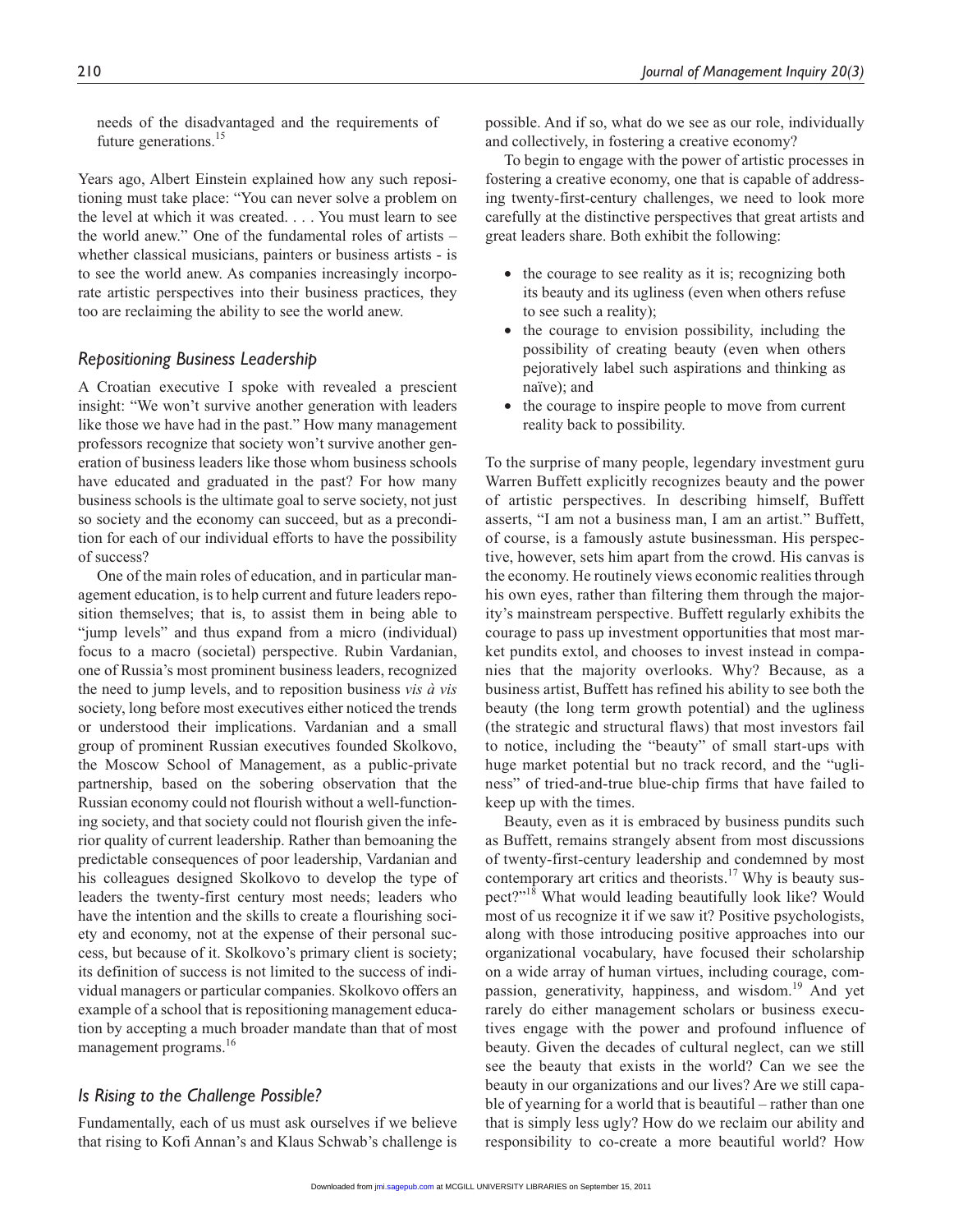might we reclaim our profoundly human role as creators and leaders?

## **Leadership Artistry: The Courage to See Reality**

*When I am working on a problem, I never think about beauty. I think of only how to solve the problem. But when I have finished, if the solution is not beautiful, I know it is wrong.* Buckminster Fuller, 1895-1983<sup>20</sup>

Great leaders and great artists display the courage to see reality as it is. Neither follows the herd of public opinion nor merely distorts reality into self-serving fantasies. Rather, both demonstrate the courage to discern with their own eyes reality's beauty as well as its ugliness.

Do most people exhibit the artist's ability to see reality accurately? The data is not encouraging. $21$  Most human beings appear to not notice much of what is going on, including when the consequences are potentially devastating. Ask yourself why most societal observers, including most management experts, praised Enron until the day the company collapsed.22 After Enron's demise, many of the world's most sophisticated financial experts once again blinded themselves, this time by not noticing that Bernie Madoff's \$50-billion financial empire was a Ponzi scheme.<sup>23</sup> Whereas greed explains the behaviour of some experts, it fails to explain the blindness of the majority, including that of most journalists, government regulators, SEC officials, financial sector executives, accounting and investment experts, and the general public, all of whom went along with the financial fantasies even though many of them had little to gain personally from either Enron or Madoff.

Why did the same overwhelming majority that failed to predict the collapse of Enron and Madoff also fail to notice the instability within the overall financial system? Did they conveniently choose to view Enron and Madoff as Black Swans – as unique events that they could safely assume would not reoccur?<sup>24</sup> Recent history teaches us that Enron and Madoff were definitely neither isolated nor unique events. Given the pattern, perhaps the most important question we need to ask ourselves is "What are we failing to notice today?" 25

Why do we collectively and repeatedly blind ourselves, even at the world's peril? Perhaps because, as human beings, we tend to see what we want to see, rather than what is directly in front of us. Observing patterns in contemporary politics that are similar to those in the economy, the seminal question we must ask ourselves is not why certain leaders perpetrate self-serving myths, but rather, why most people go along with those myths. Why do most people see presentday reality through the lens of political myths? Why do they see what they are told to see, rather than what is actually there? In the United States, for example, why did most Americans choose to believe that Iraq had weapons of mass destruction when the existing evidence indicated the contrary?<sup>26</sup> Selective perception – the inability to see reality as it is – often leads to devastating consequences, both locally and globally.

McGill University strategy professor Henry Mintzberg asked the people in his native Quebec to see the world as artists view it, rather than as normal consumers of the public media. Immediately prior to the last referendum that would decide whether the Province of Quebec would separate from the rest of Canada, Mintzberg challenged the electorate to turn off their radios and TVs, look out their windows, and ask themselves: Do our French- and English-speaking children play together? Do we invite each other into our homes? Do we work well together? Mintzberg was asking his neighbors to view Quebec society through their own eyes and to not let themselves be blinded by politicians who were insisting that people from different cultural and linguistic groups so dislike each other that they cannot live together. He encouraged his neighbors to vote based on their own data.<sup>27</sup> Mintzberg was particularly effective in getting the people of Quebec to see the beauty in their well-functioning, multicultural society, a beauty that had been obfuscated by a profusion of political myths that were broadly perpetrated and perpetuated by politicians and the media alike.

Among the array of convenient reality–avoiding assumptions that are rampant today, one of the most insidious is the myth that "It's too big to fail."<sup>28</sup> "It's too big to fail" has become the leitmotif of the financial services debacle. "It's too big to fail" has become the pervasive belief among many Americans when considering the fate of their country. Unfortunately, neither the United States nor its economy is too big to fail; no country is. Nor is our planet too big to fail. Nor is our species either too big or too important to fail. If we are to avoid getting trapped in myths that could lead to the planet's and civilization's demise, we need to cultivate the courage and the artist's skill of being able to see the world as it is and to make sense of it for ourselves.

## **Artistry, Not Depression**

*Beauty . . . exists in the mind which contemplates [it]* David Hume, 1711-1776 Scottish philosopher and economist

Not surprisingly, when having the courage to view reality as it is, including seeing the depth and the breadth of the crises the world faces, it is often easier to fall into depression than to remain optimistic. In her work on death and dying, noted psychologist Elisabeth Kübler-Ross mapped the five stages that individuals predictably go through when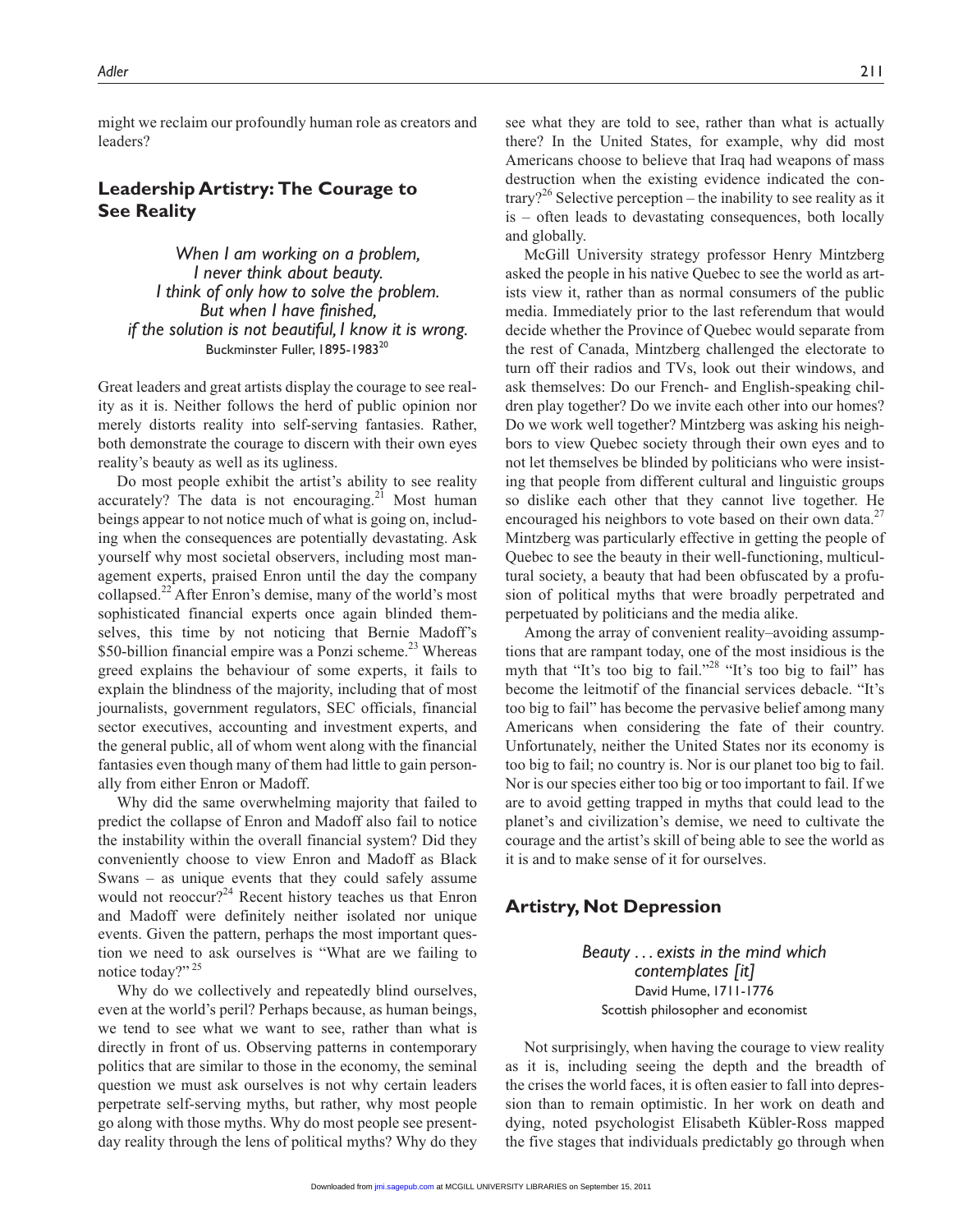confronted with the crisis caused by receiving a diagnosis that they or a loved one has a terminal illness. $29$  Given that the world currently faces a terminal diagnosis if global challenges are not successfully addressed ("No, it's not too big or too important to fail."), it may be helpful to review Kübler-Ross's stages as they apply to the macro-level – to us as a civilization.

For individuals, the first stage is denial; most people simply refuse to believe that they have a disease that will kill them. The second stage is anger: "This isn't fair! How could this be happening to me?" In the third stage, individuals attempt to bargain with both the diagnosis and the prognosis. Religious individuals, for example, might promise: "I'll pray every day. I'll give to the church. Just let me live." Or they might plead: "Please just let me live until my children grow up and get married." Depression, the fourth stage, hits when individuals realize that the prognosis is real; and that no amount of bargaining can commute their death sentence. According to Kübler-Ross, the fifth and final stage is acceptance.

*Stage 1: Denial.* Kübler-Ross's framework is extremely helpful in understanding the public's reaction to the current array of world crises. A large part of the public conversation appears to be stuck in stage one, denial.<sup>30</sup> Nobel Prize winning economist Paul Krugman, for example, labelled the public's belief in an ever-increasing stock market as extraordinary delusion. Similarly fighting against public denial, Al Gore titled his Academy Award winning film, "An Inconvenient Truth". As a former Vice President of the United States, Gore was extremely well known and therefore had a particularly good platform for warning the public about global warming. He gave over 1,000 speeches, and yet nothing much happened. Only when he partnered with a filmmaker, and transformed his speech into an art form, was he able to capture the attention and imagination of the world (along with winning a Nobel Peace Prize and an Academy Award). The power of the film rendered denial much more difficult. Although not everyone agrees with the position Gore presented in "An Inconvenient Truth", few could continue to deny that there was an issue. Even with his prominence, neither Gore nor the broader environmental community could pierce the public's denial with facts alone. Only by using an art form were they able to move a substantial proportion of the community out of the anaesthesia of stage 1 denial.<sup>31</sup>

*Stage 2: Anger.* Collective anger at a global level is reflected in such statements as: "How the hell did we get ourselves into this mess?" "Why haven't governments taken these crises more seriously?" Anger reflects a sense that we had a choice but we blew it.<sup>32</sup> Anger expresses itself with a particular poignancy in economically advantaged parts of the world as they know they are privileged with access to abundant resources: "How can we have such poverty? How can we let children in this country live without adequate food, housing, medical care and education? We have the resources and we still don't do the right thing! This is not predestination; it is stupidity and greed!" Similarly, collective anger expresses itself in economically developing countries with repressive regimes, as it did in 2011 throughout the Middle East when people took to the streets demanding freedom.

*Stage 3: Bargaining*. Perhaps one of the most visible recent examples of bargaining was that of world governments and environmentalists in negotiating the Kyoto Accords. Most of the world remained focused on which countries became signatories to the Kyoto Accords, and who signed earlier or later. Meanwhile, the underlying bargaining structure almost completely undermined the importance of signing. Similar to other recent environmental agreements in Copenhagen, Cancun and elsewhere, the Kyoto Accords were structured around agreements to reduce X pollutant by Y percent by Z date. The entire structure limited itself to agreements – bargains – aimed at being "less bad". Such agreements have little to do with attempts to do "good". The agreements did not aim to create a beautiful, flourishing sustainable environment. Rather, their only goal was to limit the amount of pollution put into the air, water, and ground. In the vocabulary of architect and leading environmentalist William McDonough: "Less bad is not good".<sup>33</sup> Less ugly is never beautiful.

*Stage 4: Depression.* In the fourth stage the public begins to suspect that even if they start doing everything right today, it is already too late. "We would have needed to wake up earlier." By 2011, hints of such depression had already begun to emerge in the Greeks' reaction to their collapsing economy, the Americans' seemingly jobless recovery from the recession, and the reactions of the Japanese following the earthquakes and tsunami.

Collective depression results when a substantial number of people, including respected leaders, realize that the situation is even worse than they thought, and that none of the current techniques or approaches will save the planet from the consequences of our prior actions. In the summer of 2010, many people watched the reaction to the British Petroleum (BP) oil spill in the Gulf of Mexico and went from assuming that the spill was limited and manageable to recognizing that it was much bigger than was being reported. Depression enveloped them as they realized that the consequences were much more serious, complex, and long lasting than had been publically announced or predicted. Ask yourself if you remember hearing any public discussion about returning the Gulf to beauty  $-$  in this case, to a flourishing economy and ecology – or did you mostly hear discussions about how to make the situation less ugly? Did you personally participate in any conversations about recreating a flourishing and thriving ecology and economy in the Gulf? Or did you simply hear discussions focused on who was to blame, how long it would take to cap the well, how effective the dispersants might be, and who should receive reimbursement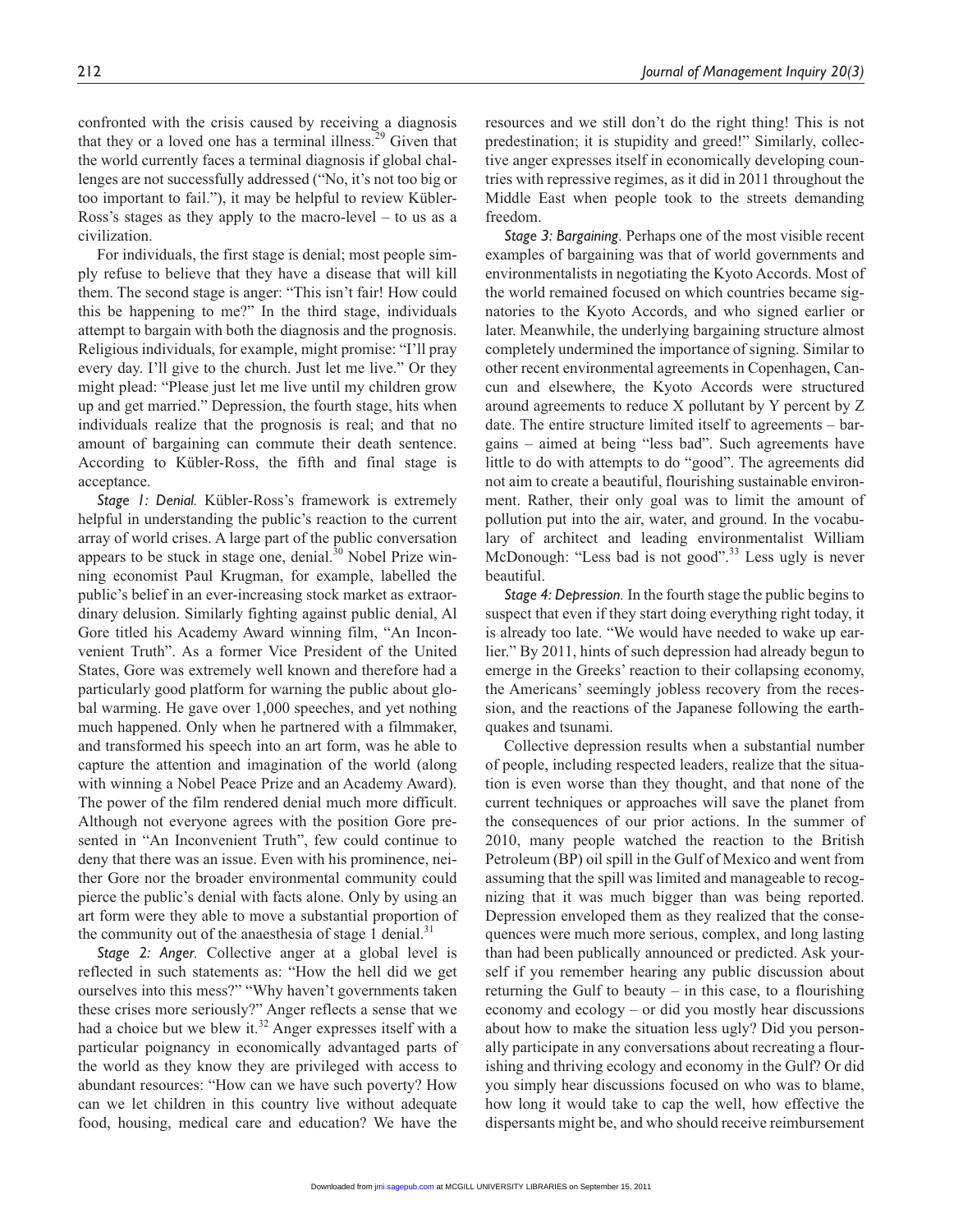for lost income?<sup>34</sup> As depression takes root, discussion of the beautiful is either completely eliminated (as was the case in the Gulf) or disparaged as naïve and impractical.

Einstein was probably right: we cannot solve these kinds of problems at the level of consciousness that created them. Yet the yearning for something better remains. Perhaps that is part of the reason companies are beginning to experiment with artistic approaches. It is not because executives believe that artists can magically solve all their problems. Rather, it is because they know that prior approaches have not worked and will not work. They know they must try something new.

*Stage 5: Acceptance.* An individual with a terminal illness must ultimately accept that his or her days are numbered. Acceptance at a collective level carries quite different implications. Kübler-Ross' fifth stage does not imply that we need to accept that we are all doomed. Rather, acceptance at the collective level implies that each of us must accept responsibility for attempting to resolve the global crises. Collective acceptance is not egotistical; rather, it is rooted in profound humility. It signifies accepting that we each must do everything we can to support the possibility of the planet and civilization succeeding. Moreover, it requires that we recognize that we must start today, because the clock has almost run out.

How would we lead our lives if we truly believed that the planet's and society's viability depended on us? Who would we consult? Who would we listen to? Which conversations would we most want to have? Which actions would we take?

Do we have the courage and skills to defy Kübler-Ross's stages, and not get trapped in denial, anger, bargaining, depression, or fatalistic acceptance? When we are very honest with ourselves, we know that there is not a smarter, more committed group of people some place else in the world that will solve everything for us. If we do not make a difference, no one will do it for us. Let me offer several examples of how artistic processes are being used to support people to make a difference.

## *Artistic Diagnosis: Arts-based Prognosis*

Yale Medical School tried an experiment to improve their medical students' ability to see reality the way it is, and thus to be able to more accurately and effectively diagnose and treat patients. As part of the experiment, they required that half of their medical students take an introductory art history seminar. To their surprise and delight, they discovered that after studying art history, the medical students' diagnostic skills improved significantly.<sup>35</sup> Why? Because learning to see art teaches people to see both the details and the patterns among details; it teaches them to see reality the way it is. It taught the future physicians to see the constellation of symptoms manifested by the patients they examined. Rather than simply making global assessments based on what they had expected to see, the art-trained medical students more accurately saw the actual condition of the

patients. After only one year, the art-trained studentdoctors' improvement in their diagnostic skills was more that 25 percent greater than that of their non-art trained colleagues. Based on the success of the experiment at Yale, more than 20 additional medical schools have added art history to their curriculum.

Going beyond art history to actually drawing, Dutch artist Frederick Franck, who worked with Albert Schweitzer in Africa and wrote such bestsellers as *The Zen of Seeing* and *What Does It Mean to Be Human?*36, believes that not just artists, but all of us are all capable of sketching beautifully. We fail to learn to draw not due to a lack of artistic talent but rather because we have never learned how to see. Beyond impeding our artistic abilities, Franck believes that "Not seeing . . . may well be the root cause of the frightful suffering . . . we humans inflict on one another, on animals, and on Earth herself."<sup>37</sup> Franck's cure: teaching each of us how to draw, and thus how to see.

The first perspective that great leaders and artists share in common is the courage and the ability to see reality the way it is. Artists are brilliant at seeing, and art has the power to teach each of us how to reclaim our ability to see. The second way in which great artist and great leaders are similar is that both have the courage to envision possibility. The following section describes some of the ways in which leaders rely less on decision making and more on their artistic skills to design innovative options.

## **Leadership Artistry: The Courage to See Possibility**

*The future belongs to those who believe in the beauty of their dreams* Eleanor Roosevelt, 1884-1962<sup>38</sup>

*It is no failure to fall short of realizing all that we might dream. The failure is to fall short of dreaming all that we might realize.* Dee Hock, Founder & CEO, Visa, 1929<sup>39</sup>

The second perspective shared by great leaders and great artists is the courage to envision possibility, even at the risk of being labelled naïve (or viewed as preposterous). Envisioning possibility demands that we resist lowering our aspirations; it requires that we reject accepting "less ugly" as a worthy goal. In the vocabulary of artists, it dares us to envision the possibility of beauty.

Philosopher John O'Donohue describes the predicament faced by many people living in the advanced economies:

There is an unseemly coarseness to our times which robs the grace from our textures of language, feeling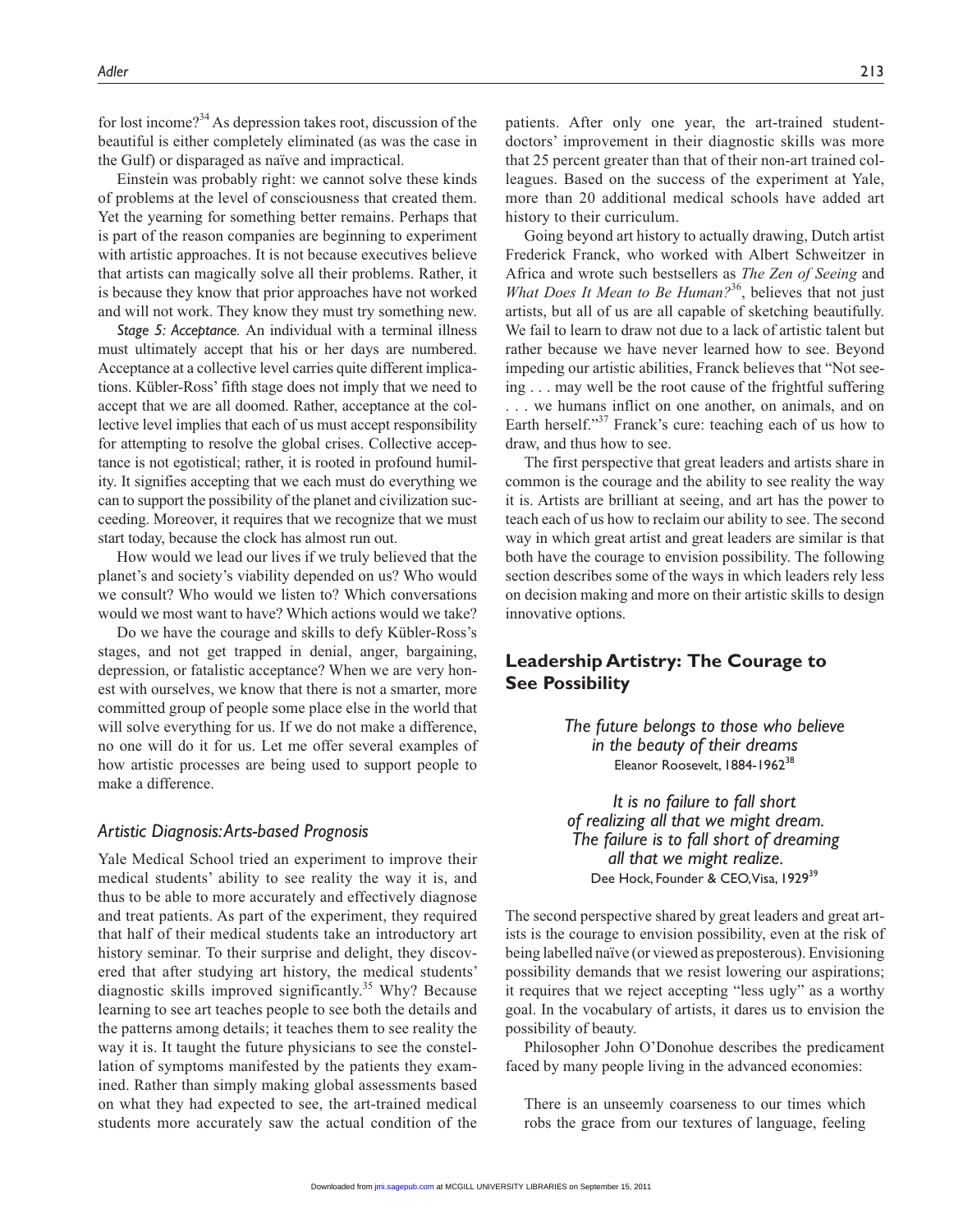and presence. Such coarseness falsifies and anaesthetizes our desire. This is particularly evident in the spread of greed. . . . Greed is unable to envisage any form of relationship other than absorption or possession. However, when we awaken to beauty, we keep desire alive in its freshness, passion and creativity."<sup>40</sup> We remember, once again, that "ownership of something beautiful does not make it more beautiful." $41$ 

How can we reclaim our ability to aspire to a truly beautiful world? Especially when beauty may be what is

 . . . most missing in this highly technological world of ours. . . . We value efficiency instead . . . .. We create trash. . . . But beauty, right proportion in all things, harmony in the universe of our lives . . . eludes us. We forgo the natural and the real for the gaudy and the pretentious. We are, as a people, awash in the banal. . . . Beauty takes us beyond the visible to the height of consciousness, past the ordinary to the mystical, away from the expedient to the endless true.<sup>42</sup>

Are we still capable of envisioning a beautiful world? Aspiring to beauty challenges us to imagine a world in which no child dies of hunger; it rejects our temptation to settle for a world in which the number of such senseless deaths is merely reduced. Aspiring to beauty requires that we aspire to a flourishing environment, not one in which pollution is simply lessened. Aspiring to beauty exposes "less ugly" as blatantly not good enough. To lead in the twenty-first century, we need to re-ask ourselves how we can reclaim our ability to yearn for and to envision a world filled with beauty.

## *From Decision Making to Design*

To create the beauty we aspire to entails more than the use of traditional management techniques; it requires design thinking and skills. It is therefore not surprising that a dramatic change is taking place in management education, with programs shifting from teaching primarily analysis and decision-making approaches to emphasizing design thinking. Given MBA programs' traditional focus on decision-making, most twentiethcentury managers have been particularly good at selecting from among available options. They knew how to select between candidates to fill new senior positions. They knew how to analyze the relative costs and benefits that companies incur in forming global strategic alliances. And likewise, they were practiced at calculating when to increase investment in a particular part of the world and when to delay.

What traditionally educated managers have not been particularly good at is designing new options; that is, designing options worthy of being chosen (rather than simply choosing among pre-existing options). $43$  Design thinking does not assume that the options on the table are either the best or even worth choosing. Managing as designing – rather than as decision making - is now considered so important that a growing number of top business schools are partnering with designers and design schools to co-create their curriculum.<sup>44</sup> Similarly, for the first time since the advent of management education, a number of art and design schools have started to offer MBA programs.<sup>45</sup> *Harvard Business Review,* in recognizing the increasing importance of design thinking, predicted that the MFA (Masters in Fine Arts) might replace the MBA as the most sought after business degree.<sup>46</sup>

How do managers learn to design options worthy of choosing? What might those options look like? Years ago in his famous book, *The Structure of Scientific Revolutions*, Thomas Kuhn demonstrated that people would not shift to a new paradigm simply because the old ways of understanding and approaching a situation had been shown to be wrong.<sup>47</sup> To change beliefs and approaches, people need examples of how a new paradigm would work, along with evidence disconfirming the previously accepted approaches.

Below are three international examples of design thinking; one each from Rwanda, the Middle East, and Mozambique. All three take society, and not simply an individual organization, as the client. Each goes far beyond pre-existing options to create new possibilities.

*Rwanda.* Bobbie Sager, a very successful, Boston-based venture capitalist designed a program to help rebuild the economic and social structure in post-genocide Rwanda.<sup>48</sup> Building on the micro-enterprise model of economist and Nobel Peace Prize winner Muhammed Yunus, Sager established an entrepreneurial network to provide start-up funding to economic partnerships between Rwandan Hutu women (whose husband, father, son, or brother had been accused or convicted of murdering a Tutsi) and Rwandan Tutsi women who had a relative who had been murdered by a Hutu. Sager successfully transformed an economic structure - microenterprise - into a generative social-stability structure. Although Sager still supports the project, it is now run almost exclusively by Rwandan women. Not only has the initiative been successful, but up until the recent global economic downturn, Rwanda's economy has been growing at over eleven percent per year. Of Rwanda, similar to other parts of the world, the media usually only tells stories of horror and ugliness. They much more rarely report on the beauty and success that is currently being created or that already exists.

*The Middle East.* Following his success in Rwanda, Sager turned his design skills to promoting economic stability in the Middle East. His initial goal was to foster good relationships between leading Israeli and Palestinian business people, and thus to begin to create an infrastructure for peace in the region. As the founder of the Young Presidents' Organization (YPO) Peace Action Network, Sager knew, as do most business people, that strife and the constant threat of war are neither good for society nor for the economy.<sup>49</sup> Similar to most people who care about the Middle East, he was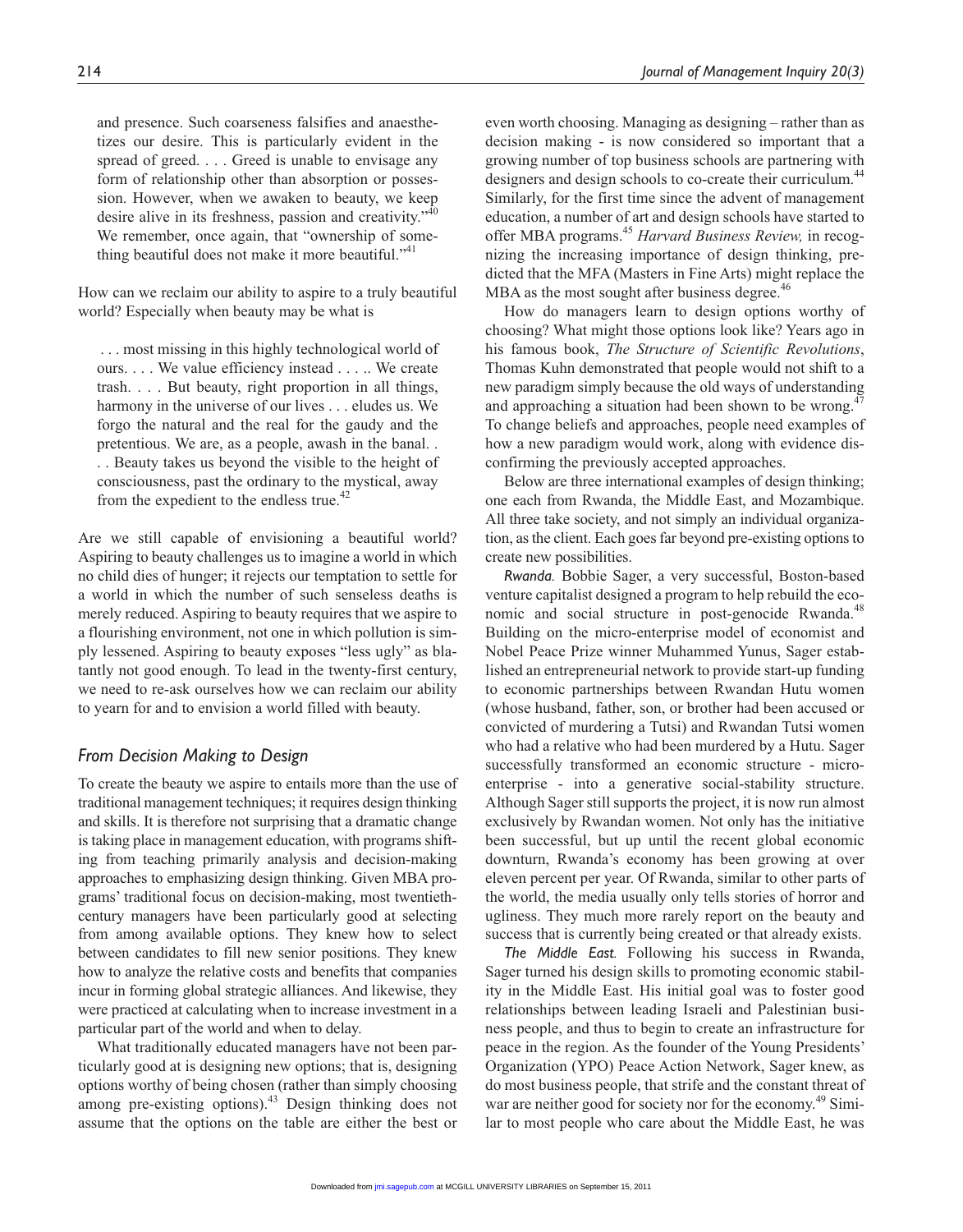convinced that the political options that had been tried in the past were not viable. He therefore chose to meet with a group of prominent Israeli business people, all of whom were members of the Tel Aviv chapter of YPO, and with an equally prominent group of Palestinian business leaders to form a YPO chapter in Ramallah. After nine months of discussion, the two groups of very senior business leaders agreed to meet with each other. Sager's design for the historic meeting: a long dinner using YPO's traditional social technology (an approach involving in depth conversations that support relationship building), followed by joint attendance at a Sting concert. Why a Sting concert? Because Sager believed that to transform the relationship from that of adversarial strangers to one of cooperative colleagues, the executives not only needed to go beyond the dehydrated language of management, they needed to go beyond words. His design incorporated music and dance as a means for the Israelis and Palestinians to literally embody their new relationship. The evening was a success. The Palestinian and Israeli business leaders have continued to meet and have begun to support each other's initiatives.

*Mozambique.* A third example of design thinking that lives up to Kofi Annan's challenge involves BHP Billiton, an Australian-based multinational corporation and one of the world's largest aluminum producers. The company envisioned possibility and implemented a strategy in Africa that led to both financial and societal success. $50$  In the 1990s, BHP Billiton became one of the first multinational companies to make a substantial investment (US \$1.3 billion) in Mozambique following the country's 20-year civil war.<sup>51</sup> However, in just the first two years of operation, one-third of the 6,600 employees of Mozal, as the operation is known, fell ill from malaria and 13 died. Malaria alone was placing BHP Billiton's entire investment at risk. At any one time, 20 percent of Mozal's employees were absent due to malaria.

Malaria in Africa is estimated to reduce the continent's economic growth by 1.3 percent annually, at a cost of almost \$12 billion per year.<sup>52</sup> Whereas malaria has been almost eradicated in other parts of the world, in Africa it still ravages the population.<sup>53</sup> From a strictly financial perspective, BHP Billiton could not afford the cost of malaria. The company quickly realized it could not protect its Mozambique investment by relying on others or by focusing just on its own employees. So, in 1999, the same year that Kofi Annan challenged the private sector to become co-creators of society's success, BHP Billiton chose to partner with the governments of Mozambique, Swaziland and South Africa to create a regional anti-malaria campaign covering four million residents. For the first time, a company led a large-scale malaria eradication effort in Africa. In just six years, the partnership between Mozal and the three national governments achieved a previously unimaginable level of success. In the entire region, new cases of malaria plummeted from 66 to fewer

than five cases per 1,000 inhabitants. The percentage of infected children fell from more than 90 percent to less than 20 percent. Absenteeism at Mozal went down from more than 20 percent to less than one percent. At the same time, BHP Billiton's operations achieved financial success, leading the company to expand and more than double its production in Mozambique. BHP Billiton not only rose to Kofi Annan's challenge, it far exceeded anything the company or the continent had previously thought was possible. Foreign investment in Mozambique is up, profits at Mozal are up, employment is up, the number of children able to attend school is up, and the number of people dying of malaria is down. Moreover, BHP Billiton's unique multi-sector strategy has made it much more difficult for companies and communities in Africa to continue to believe that malaria eradication is impossible.

Each of the three examples highlights design thinking and showcases the courage of "business artists" to envision possibilities that, for their predecessors, had remained unthinkable.<sup>54</sup>

## **Leadership Artistry: The Courage to Inspire People to Move Back to Possibility**

The third perspective that great leaders and artists hold in common is the courage and ability to inspire people to move from current reality back to possibility. Do we have the audacity to be hopeful, and the courage to express that hope within our professional domain? Do we have the audacity to act as if we believed that most people want to contribute and that one of the most crucial roles of leaders is to inspire them to do so?

Studies about women who have assumed the most senior leadership roles in the world have been particularly revealing in exposing the gaps between popular myth, reality, and the audacity of hope.<sup>55</sup> Research demonstrates how rarely we actually imagine positive change ("the beautiful"), let alone believe that organizations and countries are capable of achieving hoped-for outcomes. Ask yourself, for example, how many women have been elected as president or prime minister of a country during the last half century. Both men's and women's guesses tend to be much lower than the actual number – which is 89. This implies that most people fail to see women's contributions to leadership accurately. Reality – the actual number – reveals more equality and is more progressive than most people believe to be true. Optimism and progress exist, but tend to be camouflaged by the media and popular myth structures. Rather than recognizing the worldwide trend toward selecting women to lead countries, the press usually presents each woman as a unique case – a black swan – and not as part of the rapidly increasing number of women holding the most senior leadership positions. A similar emphasis on uniqueness likewise conceals the increasing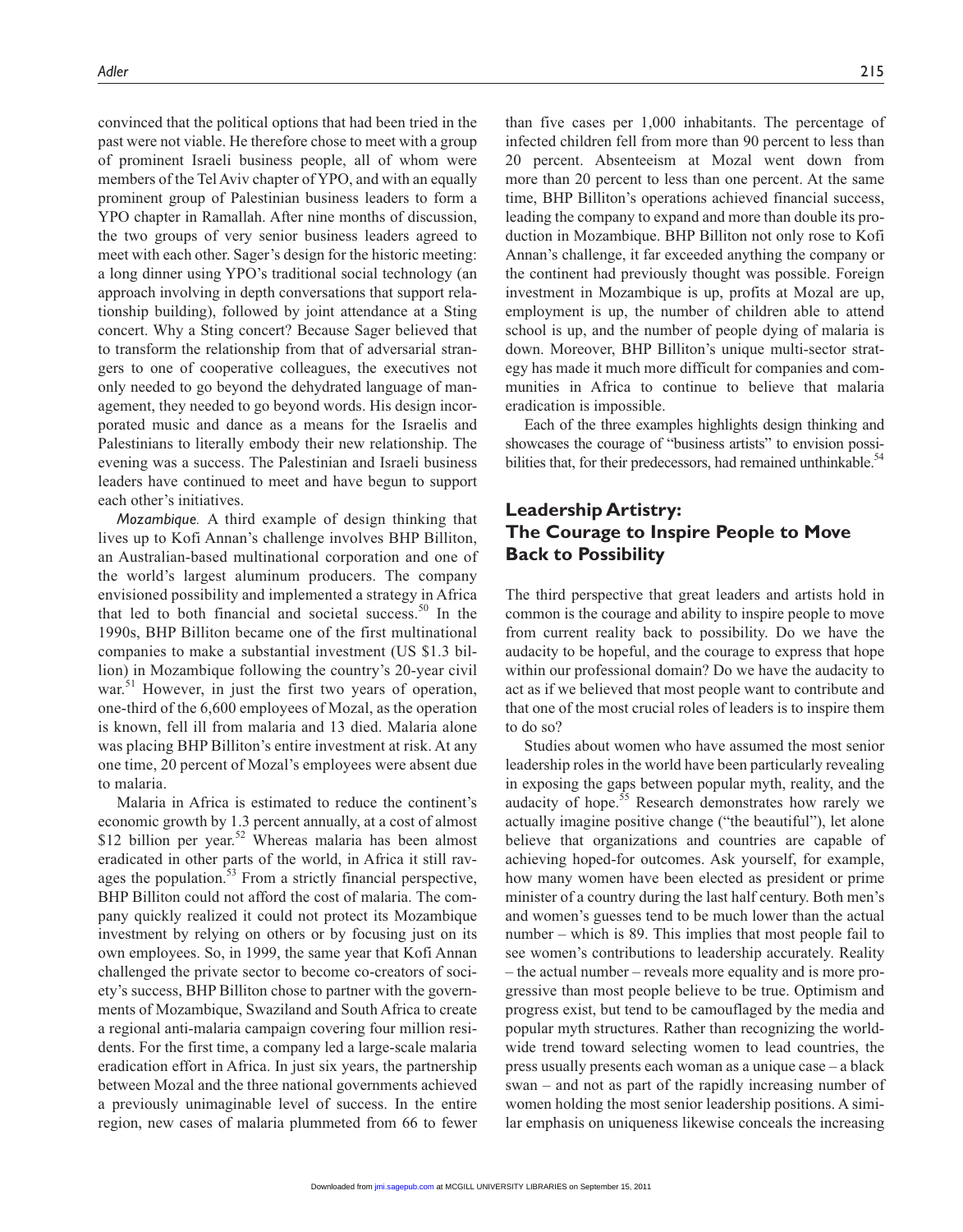number of women leading global companies. The treatment of individual occurrences as unique masks global trends and renders elusive our ability to believe in the possibility of change.

Research has revealed that countries generally elect a woman to serve as their first president or prime minister because the population yearns for change and believes that someone new - a woman rather than a man - is more likely to bring about the desired change. Once the population successfully elects its first woman leader, it often begins to believe that other significant changes – other "firsts" - are possible. Whether the selected woman is particularly competent or not, and regardless of whether her political philosophy is liberal or conservative, the election itself inspires people to shift from an adherence to historic patterns toward a renewed belief in possibility.

#### *From Motivation to Inspiration*

In the past, management, both as studied and as practiced, focused primarily on motivation, whereas inspiration and the passion it engenders were viewed more as the province of artists than of executives. Whereas the management literature includes relatively few studies on inspiration, it contains thousands on motivation, with most based on the underlying premise that organizations can motivate people by offering them incentives.<sup>56</sup> The most common motivational schemes, of course, are based on financial incentives, primarily salary and benefits. Today, even professors are assumed by many universities to be motivated primarily by financial rewards, rather than by the satisfaction they derive from their intellectual pursuits. An increasing number of universities' promotion-and-tenure and merit committees, for example, attempt to motivate professors by offering them financial rewards for publishing articles in A-listed journals, with cash bonuses for publication in the right journal reaching as high as \$10,000 to \$20,000.57

When we review incentive schemes in the financial services sector, we find similar patterns of assumptions. Wall Street firms and their equivalents around the world repeatedly warn the public that they need to offer extremely high salaries and compensation packages to successfully recruit and retain top talent. Numerous academic and media experts have labelled such compensation schemes, and their underlying logic, as nothing more than greed masquerading as business as usual.<sup>58</sup>

Offering a contrasting perspective, the late management guru Peter Drucker repeatedly warned that people are not really leaders unless others would be willing to volunteer to work for them and their organizations; that is, unless they are so passionately committed to the goals of the organization that they would be willing to work for free. How many Wall Street executives believe so passionately in the contribution they are making to society that they would be willing to work for free? What are the consequences for society of disconnecting a whole sector from the inspiration inherent in passionate commitment to a higher (macro-level) purpose? What is the effect on the planet of human resource systems that reduce the behaviour of senior executives and top-level professionals to the dynamics inherent in (micro-level) individual greed? Perhaps we need look no further than the faltering housing market in the United States or the painful upheaval in the economies in Greece, Ireland, Portugal and Spain to answer the question.

As professional educators, are we expanding the culture of greed or attempting to reassert cultures of meaning?<sup>59</sup> Given the importance of education in the twenty-first century, many communities are searching for approaches that will produce outstanding educational achievement. Consider the following two options, each designed to improve educational achievement; the first based on classic motivation theory and the second on inspiration. In the first option, schools have followed the recommendation of Harvard economist Roland Fryer that the best way to motivate children (and by extension, adults) to learn is to pay them for good grades – the higher the grade, the higher the payment.<sup>60</sup> One has to question the message being sent to children about the inherent value of curiosity and joy in learning when such pay-for-performance systems are instituted.

For the second option, Canadian-based Nora Zylstra-Savage developed an approach for improving education and learning, based on inspiration.<sup>61</sup> Zylstra-Savage uses story telling (an art form) to teach high school seniors how to use language effectively. She partners with the social welfare department and pairs each graduating senior with a stage one Alzheimer's patient. The teenagers are charged with writing and presenting the elder's life story to an assembly of his or her family and friends. When Zylstra-Savage first announced to the teens that they would be meeting each week with a senior citizen, the room predictably erupted into groans. However, after just one session, the teens and elders seemed to fall in love with each other. The teens recognized that their interviewing and listening skills were responsible for the elders coming alive. As soon as their life stories began to unfold, the elders could no longer be viewed as mere constellations of Alzheimer's symptoms.

The students returned to class and implored their teachers to let them visit "their elder" more frequently. They demanded that their school provide them with better interviewing and listening skills, better information on Alzheimer's, and more instruction on the right grammar and vocabulary to capture their elder's story. They insisted that their teachers offer special sessions on how to structure a story and how best to frame a presentation. As was evident from the students' responses, this was one of the very few times that many of them had experienced a school project with real consequences (beyond receiving a good or bad grade at the end of the term). The process transformed the students back into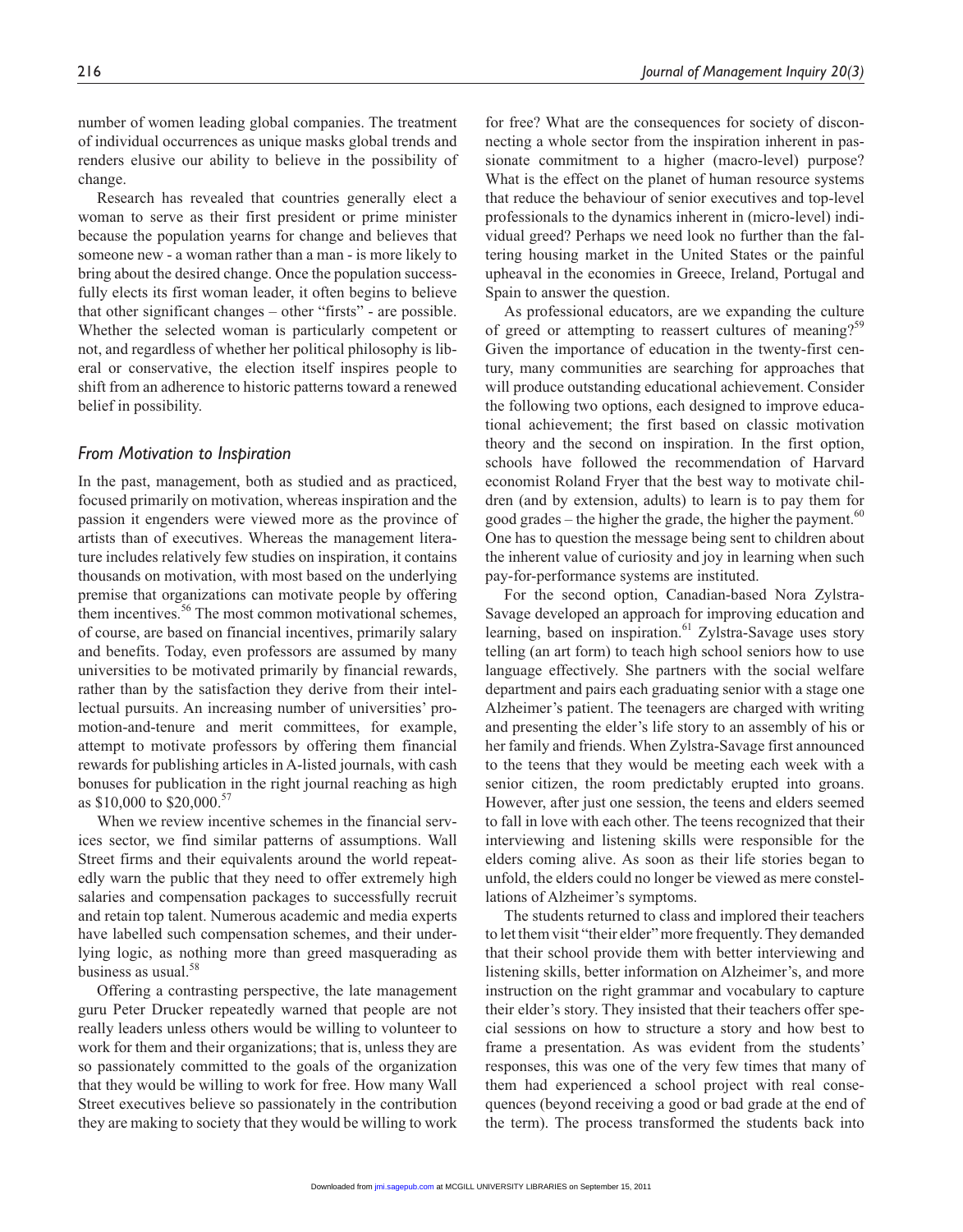inspired learners. It transformed the Alzheimer's patients back into wise elders. And it transformed the families, who once again had a cherished family member living with them, rather than someone whose humanity had been reduced to the skeleton of a disease.

Both Fryer and Zylstra-Savage have good intentions and extremely high aspirations, but each couples their goals with a different set of assumptions. Zylstra-Savage's approach to learning and education is clearly based on inspiration. Fryer's is equally clearly based on classic motivation theory. Ask yourself which system you would want for your own children. Which system do you see in most organizations? Which system do we assume to be the norm for the twenty-first century? Are we still capable of seeing the beauty that exists in people (in this case, their inherent desire to learn and to contribute<sup>62</sup>) and inspiring them to bring that humanity into their education, work and life? Are we going to continue to use motivation schemes to reward self-centered greed, extreme risk-taking and short-term gain, or are we going to inspire people to contribute to the larger world?<sup>63</sup>

## **Outing Our Humanity: Reinventing Our Legacy**

*To lead is to give yourself for things far greater than yourself.* Joan Chittister, 1936 - 64

Let me close with a glimpse at my professional life in Montreal. At McGill University, I teach "Global Leadership: Redefining Success", an intensive, three-day seminar that is the first course taken by all new incoming MBAs. The seminar introduces the MBAs to major world trends and pointedly asks them to consider what they most want to achieve with their management education. Much to my surprise, the single most frequent comment at the end of the three days is: "But I didn't know that other MBAs would care about the same things I care about".<sup>65</sup>

What surprises me most about the comments is that even in the short time between applying to an MBA program and beginning the first semester, the students have accepted the mythology that most, if not all, MBAs are first and foremost individualist and greedy; that the only things managers care about is getting ahead and their own personal success. Many were shocked to discover that they were not the only ones entering the MBA program who cared about the broader world, including about poverty, the environment, peace, and the quality of life. I too was surprised that "shared caring" was their most important discovery. Based on their comments, I now understand that my most important role as a professor is to "out" MBAs', managers', and executives' humanity; that is, to act as a mirror, so they can once again see their own humanity and not be blinded by the rampant

Perhaps our most fundamental role as artists, and in this sense, each of us *is* an artist, whether we label ourselves as one or not, is to "out" our own humanity and that of the people we have the privilege to work with, and by doing so, to redefine our global legacy.

## **Author's Note**

This article is based on Adler's Distinguished Speaker presentation at the Annual Academy of Management Meetings on August 9, 2010, in Montreal. An earlier version was presented as a keynote address at the "Creative Economy and Beyond" Conference in Helsinki, Finland, in 2009. The speech and article draw on Adler's 2006 article "The Arts and Leadership."

#### **Film of Leading Beautifully Speech**

A film of Adler's Leading Beautifully speech is available online on McGill University's Desautels Faculty of Management website (http://www.mcgill.ca/desautels/research/artleadership/film-leading-beautifully) and on the *Journal of Management Inquiry's* website at http://jmi.sagepub.com/ site/misc/Index/Video.xhtml

## **Declaration of Conflicting Interests**

The author(s) declared no potential conflicts of interest with respect to the research, authorship, and/or publication of this article.

## **Funding**

The author(s) disclosed receipt of the following financial support for the research, authorship, and/or publication of this article:

The author received funding from the TD Fund for Leadership in support of her work on art and leadership and for the filming of the Leading Beautifully speech.

## **Notes**

- 1. O'Donohue (2003: p. 2)
- 2. O'Donohue (2003: pp. 2-3)
- 3. Paragraph based on Adler (2006); also see Hamel (2000: p. 10).
- 4. Hamel (2000: p. 10).
- 5. Whereas this article focuses primarily on the ways in which the arts and artistic processes support leadership, the reverse is also true. For example Professor Julian Anderson is currently composing an Opera based on the financial collapse of 2007 and the ensuing years (Studemann, 2010)
- 6. As cited at the Understanding-Medical-Conditions.com website "Yes, malaria can kill! It is estimated that about 1.5 million people die from malaria every year. This means one person dies from malaria every 30 seconds and most of these deaths occur in children under 5 years and pregnant women."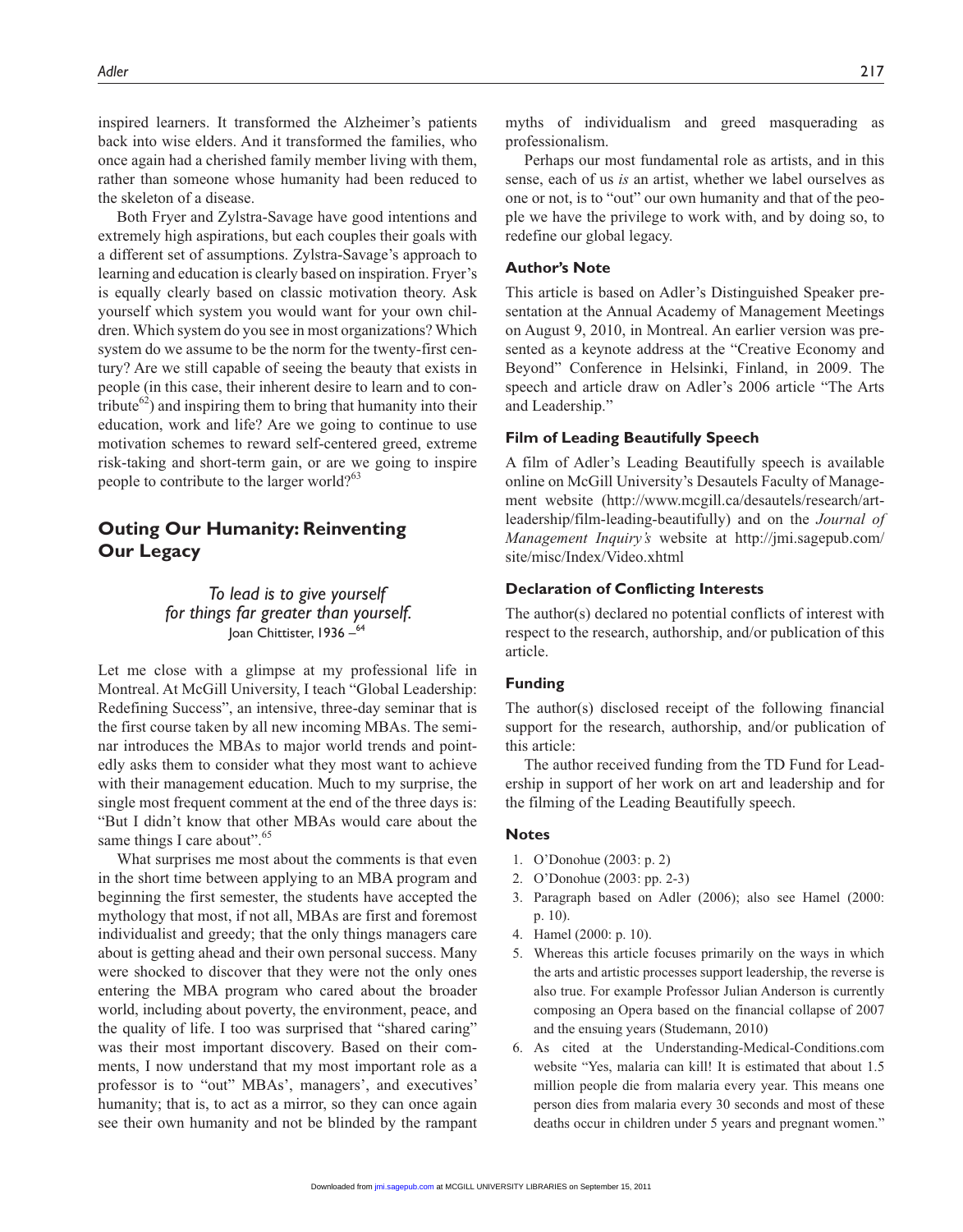http://www.understanding-medical-conditions.com/questionsaskedaboutmalaria.html

- 7. The latest rankings from the Organization for Economic Cooperation and Development's (OECD) Program for International Student Assessment (PISA) reveals that the United States ranked  $17<sup>th</sup>$ ,  $23<sup>rd</sup>$ , and  $31<sup>st</sup>$ , respectively in reading science, and math among the 70 countries surveyed, as reported by Proudfoot (2010).
- 8. As reported in 2007 World Health Organization by at the Greenpeace website: http://www.greenpeace.org/eastasia/ campaigns/air-pollution
- 9. According to a report published in the *Los Angeles Times*, "As much as 25% of the air pollution in Los Angeles comes from China; at certain sites in California, as much as 40% of the air pollution comes from Asia." (The great smoke-out", *Los Angeles Times*, Oct 7, 2007 as found at: *articles.latimes. com/2007/oct/07/opinion/op-garrett7)*
- 10. Peter Senge, in his book of the same title (Senge et al., 2008), defines this as 'The Necessary Revolution".
- 11. O'Donohue, op. cit., p. 3.
- 12. O'Donohue, op. cit., p. 4.
- 13. 13<sup>th</sup>-century Persian poet Jalal ad-Din Rumi from his poem "Spring Giddiness" as translated by Coleman Barks (1995: 33); as cited in Ryan (1994: 143)
- 14. Klaus Schwab's remarks as reported in *Newsweek*, February 24, 2003, p. 10.
- 15. Speech given by U.N. Secretary General Kofi Annan at the World Economic Forum in Davos, Switzerland in 1999.
- 16. For information on Skolkovo, see http://www.skolkovo.ru/ index.php?lang=en
- 17. Notable exceptions to the absence of beauty in discussions of management and leadership include Adler (2002a), Ladkin (2008), Taylor (2010), Merrit (2010), and Stephens (2010). According to James Hillman, as cited in O'Donohue (2003: 7), "The arts, whose task once was considered to be that of manifesting the beautiful, will discuss the idea only to dismiss it, regarding beauty only as the pretty, the simple, the pleasing, the mindless and the easy. Because beauty is conceived so naïvely, it appears as merely naïve, and can be tolerated only if complicated by discord, shock, violence, and harsh terrestrial realities. I therefore feel justified in speaking of the repression of beauty." Hillman (1998) argues, as cited by Ladkin (2008:32) that "'beauty' is one of the most repressed and taboo concepts in our secularised and materialistic times." For a critique of how beauty is viewed in the contemporary art world, see, among others, James Hillman (1998) and Suzi Gablik (1998).
- 18. Pierre-August Renoir, prominent French artist, 1841-1919, first raised the question, "Why should beauty be suspect?"
- 19. For a discussion of positive psychology, see Seligman (2003) and Seligman and Csikszentmihalyi (2000). For a similar discussion of positive organization studies, see Cameron, Dutton, and Quinn (2003) and Cameron and Caza (2004), among many others.
- 20. Architect, author, designer, inventor, and futurist
- 21. See Bird and Waters (1989) and Bird (1996) for a discussion of managers' moral blindness and muteness.
- 22. Among many others, see McLean and Elkind (2003).
- 23. See Henriques (2011), among many others.
- 24. The Black Swan Theory, which focuses on randomness and uncertainty, was introduced by Nassim Nicholas Taleb (2007).
- 25. See, for example Herbert's 2010 article "Hiding from reality" in which he states "We're in denial about the extent of the rot in the system, and the effort that would be required to turn things around. It will likely take many years, perhaps a decade or more, to get employment back to a level at which one could fairly say the economy is thriving." Focusing on the United States, Herbert (2010) concludes, "America will never get its act together until we recognize how much trouble we're really in, and how much effort and shared sacrifice is needed to stop the decline. Only then will we be able to begin resuscitating the dream."
- 26. According to the July 5-11, 2006 Harris Interactive Poll, 50% of Americans believed that Iraq had weapons of mass destruction (as reported by World Public Opinion Inc at http://www.worldpublicopinion.org/pipa/articles/brunitedstatescanadara/238. php?nid=&1; see Risen (2006), among many others).
- 27. Quebec did not separate, but the outcome of the referendum was very close: 51% voted to stay together with the rest of Canada while 49% voted to separate.
- 28. See Protess (2010).
- 29. Kubler-Ross (1969)
- 30. See "On Climate, Who Needs the Facts?" (2011) for documentation of denial on a major public issue
- 31. Unfortunately, observers today suggest that the public has moved back into denial about the environment. See, for example, the *New York Times* editorial "In Climate Denial, Again" (2010).
- 32. See Hoenig's 2010 editorial "Too big to succeed" for a glimpse at the current level of anger at the financial system and bailout.
- 33. See McDonough & Braungart (2002) and the film, "The Next Industrial Revolution: William McDonough, Michael Braungart & the Birth of the Sustainable Economy"
- 34. See, for example, "No Sign They Get It" (2011).
- 35. The art-trained medical students improved by 56% whereas the control group, which attended clinical tutorial sessions without the art sessions improved by 44%. (Dolev, Friedlaender, & Braverman, 2001). Also see articles on Yale Medical School website, including "Class helping future doctors learn the art of observation (Jones & Peart, 2009)
- 36. See Franck (1973, 1992, 1993) and Franck et al (1998),
- 37. Franck (1993, p. 4)
- 38. Former First Lady of the United States, author, speaker, politician, and activist
- 39. Hock (1998), founder & CEO emeritus, VISA
- 40. O'Donohue, op. cit., p. 4.
- 41. William Carmen Soyak III, painter
- 42. Chittister (2000: pp. 26-27).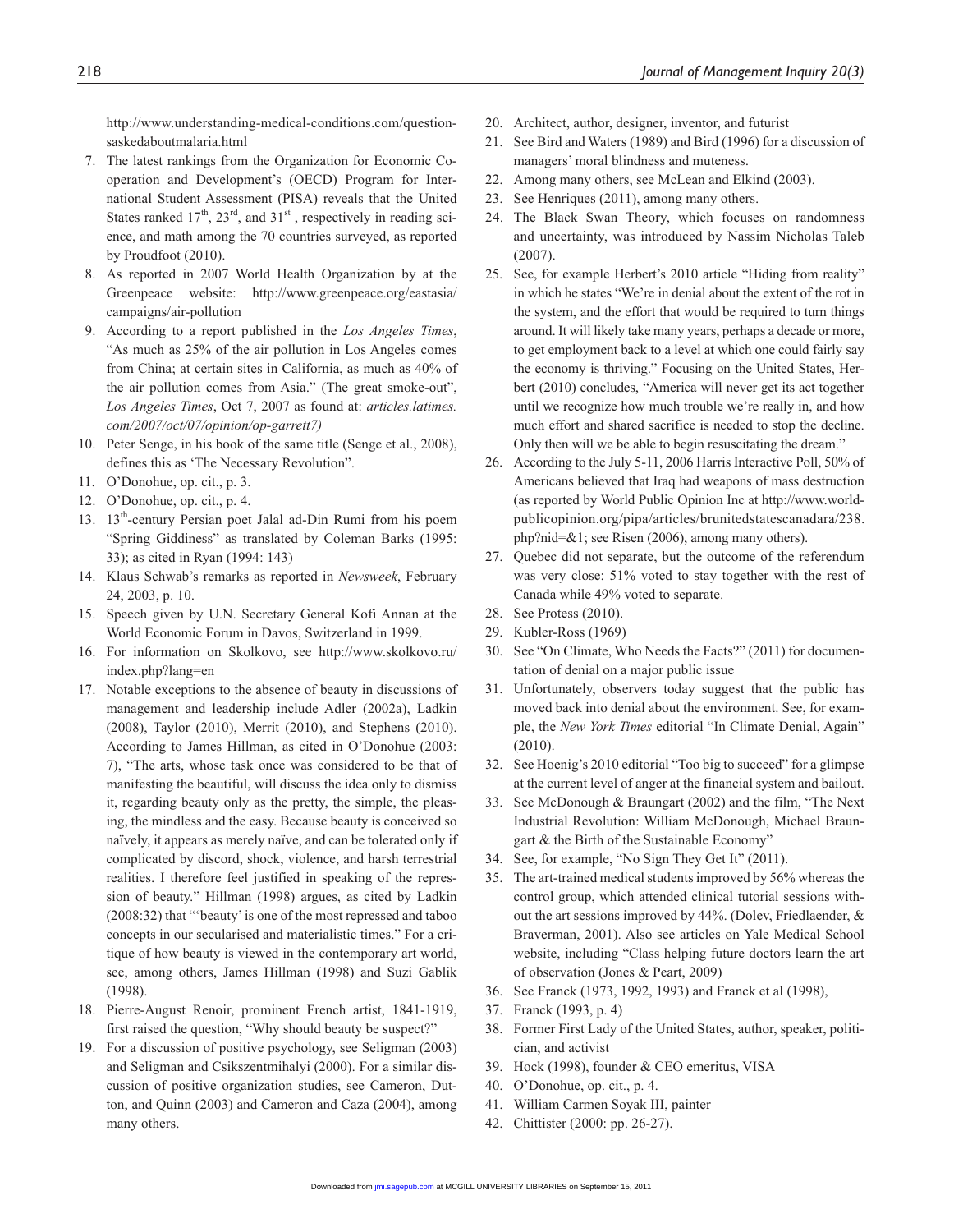- 43. Richard Boland and Fred Collopy (2004) have not only contributed an excellent book on *Managing as Designing*, they also founded, along with David Cooperrider, the new Positive Organizational Design series of conferences.
- 44. Examples include the University of Toronto's Rotman School's partnership with Canadian designer Bruce Mau; Zollverein School of Management and Design, a German business school which teaches management and design within one program, and Stanford Business School.
- 45. Examples include the California College of the Arts' MBA program, Illinois Institute of Technology Institute of Design, Design London, Alanus Hochschule (Alanus University of Arts and Social Sciences) in Germany, which is connected to the Rudolf-Steiner Waldorf schools, was originally an art college and has now expanded into other fields (http://www .alanus.edu/studium-bwl.html).
- 46. Pink (2004: 21)
- 47. Kuhn (1962)
- 48. The Sager Family Foundation describes the Rwanda project at: http://www.teamsager.org/initiatives/rwanda-micro-enterprise .php. This micro enterprise initiative in Rwanda, Sager Ganza Microfinance, uses business as an agent of social change. Sager Ganza makes micro enterprise loans to groups of Rwandan women. Many of these women have husbands who were murdered during the Rwandan genocide, and many have husbands in prison for doing the murdering. We help lift these women out of poverty and provide the economic benefit of micro enterprise and the choices it creates. In the process of pursuing a payroll and their dreams, together these women start to understand one another as people, without the filters, and this is our way of helping the reconciliation process. We don't help the reconciliation by saying let's come together at the community center and talk about our differences and why we hate each other. We say: Come to a meeting, we want to talk to you about starting businesses together and eventually, who knows, maybe you guys will talk about your lives, hopes and dreams and understand each other not as Hutus and Tutsis, but as human beings. Also see Sager on Israeli – Palestinian initiative http://pannetwork.org/PANNewsletterOct2006\_Files/ Sager\_Tel\_Aviv\_WPO\_090206.pdf
- 49. As presented in 2006 by Sager at the Global Forum on Business as an Agent of World Benefit and as summarized on Sager Family Foundation website: http://www.teamsager.org/initiatives/peace-action-network.php
- 50. Story as reported by Lafraniere (2006) and as described by Adler (2008).
- 51. Lafraniere (2006)
- 52. World Health Organization, Malaria Fact Sheet 94, April 2010 as found at: http://www.who.int/mediacentre/factsheets/fs094/en/
- 53. Still much needs to be done to eradicate malaria ("Comeback against Malaria" (2010)
- 54. For an introduction to design thinking, see, among others, Design Thinking 101 at http://www.slideshare.net/whatidis cover/design-thinking-101, and Dunne & Martin (2006). Also see Dean of the Rotman School of Management Roger

Martin's (2009) discussion of "abductive reasoning", a type of logic in which designers search for what could possibly be true, and infer possible new worlds, while keeping in mind technological feasibility and business imperatives.

- 55. See Adler (1998; 2002b; 2007; 2009) among others.
- 56. Among others, see Pink (2009)
- 57. Adler and Harzing (2009)
- 58. See Craig and Dash (2011) among many others.
- 59. Stanford management professor Jeffrey Pfeffer (based on a presentation he made on August 5th 2003 at the Academy of Management meetings in Seattle, based on research reported in Ferraro et al, 2005 and Marwell and Ames (1981)) revealed that students entering management and economics faculties are the only students who do not become more compassionate toward others, including people from the rest of the world, during their time at university. In fact, on average they become narrower and more self-centered.
- 60. See Lisa Guernsey (2009) and Toppo (2008), among others.
- 61. Based on personal communication with the author. See Nora's website (http://www.story-lines.ca) and the video showing her students performing their elder's stories, at http://www.youtube.com/watch?v=8gonLkb21AI (Also see Brown, 2004).
- 62. This is what McGill professor and noted executive David Lank refers to as intellectual philanthropy.
- 63. See Barry Schwartz's TED talk "on our loss of wisdom" for a discussion on society's need for inspiration as a primarily form of motivation and organizational structure: http://www. ted.com/talks/barry\_schwartz\_on\_our\_loss\_of\_wisdom.html
- 64. Chittister, an American Benedictine nun and author, as paraphrased from her "To be human is to give oneself to things far greater than oneself" as cited in Franck, Roze, & Connolly (1998: 194)
- 65. For some, the issues they most care most about concern the environmental, for others income distribution and poverty, and for still others the array of ways in which companies can and do positively influence society and the planet.

#### **References**

- Adler, N. J. (1998). Did you hear? Global leadership in Charity's world. *Journal of Management Inquiry, 7*, 135-143.
- Adler, N. J. (2002a). Global companies, global society: There is a better way. *Journal of Management Inquiry, 11*, 255-260.
- Adler, N. J. (2002b). Global managers: No longer men alone. *International Journal of Human Resource Management, 13*, 743- 760.
- Adler, N. J. (2006). The arts and leadership: Now that we can do anything, what will we do? *Academy of Management Learning and Education, 5*, 466-499.
- Adler, N. J. (2007). One world: Women leading and managing worldwide. In D. Bilimoria & S. K. Piderit (Eds.), *Handbook on women in business and management* (pp. 330-355). Cheltenham, UK: Edward Elgar.
- Adler, N. J. (2008). Global business as an agent of world benefit: New international business perspectives leading positive change.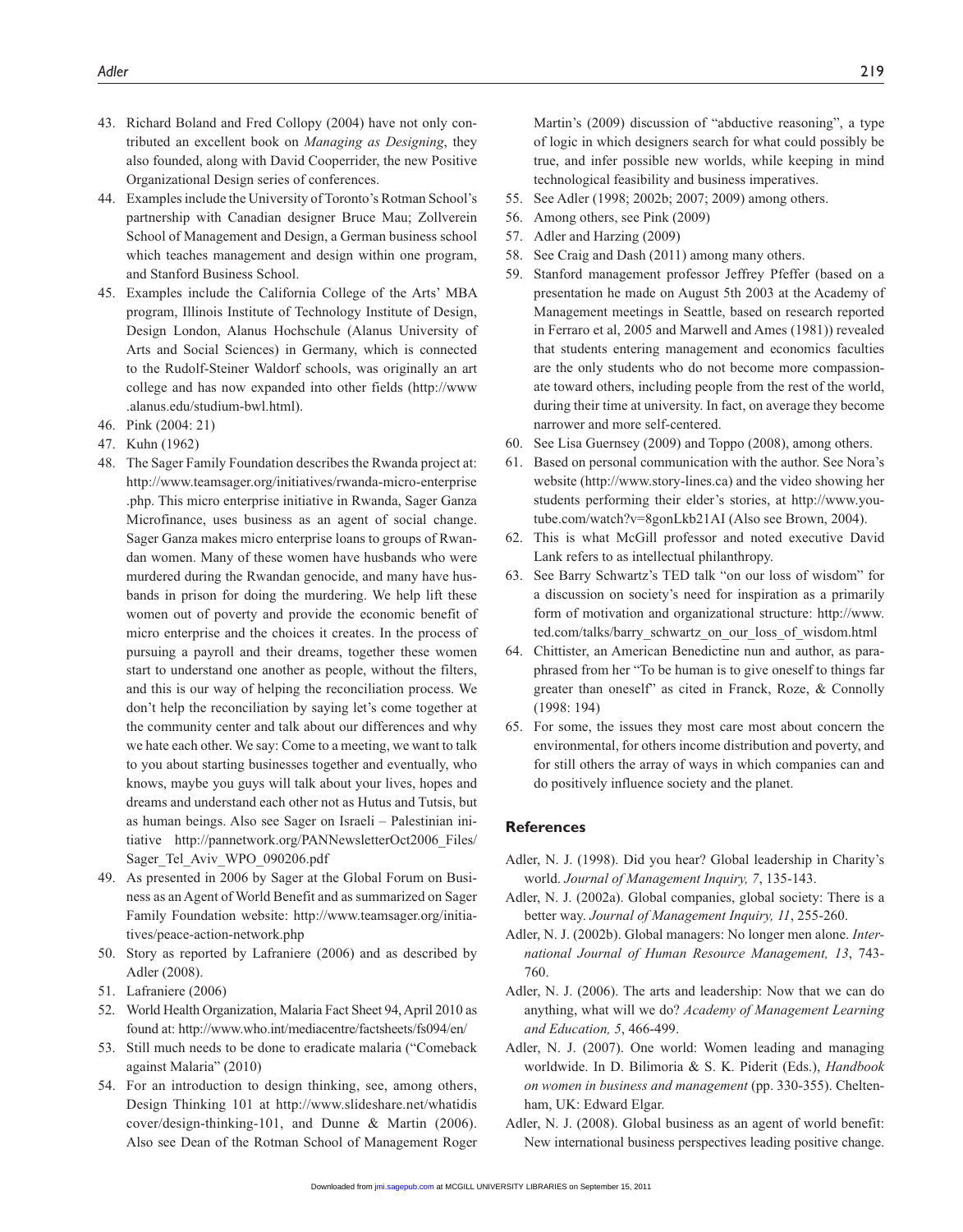In A. Scherer & G. Palazzo (Eds.), *Handbook of research on global corporate citizenship* (pp. 374-401). Cheltenham, UK: Edward Elgar.

- Adler, N. J. (2009). Shaping history: Global leadership in the twentyfirst century. In P. R. Sparrow (Ed.), *Handbook of international human resource management: Integrating people,process and context* (pp. 461-482). West Sussex, UK: Wiley.
- Adler, N. J., & Harzing, A.-W. (2009). When knowledge wins: Transcending the sense and nonsense of academic rankings. *Academy of Management Learning and Education, 8*, 72-95.
- Barks, C. (translator, with J. Moyne) (1995). *The essential Rumi.*  San Francisco, CA: Harper.
- Bird, F. B. (1996). *The muted conscience: Moral silence and the practice of ethics in business*. Westport, CT: Quorum Books.
- Bird, F. B., & Waters, J. A. (1989). The moral muteness of managers. *California Management Review, 32*, 73-88.
- Boland, R., & Collopy, F. (Eds.). (2004). *Managing as designing*. Palo Alto, CA: Stanford University Press.
- Brown, T. (2004, July 21). Students help seniors keep their memories alive. *Independent and Free Press*. Retrieved from http:// www.bennetthealthcarecentre.ca/studentshelp.html
- Cameron, K. S., & Caza, A. (2004, February). Special issue on contributions to positive organizational scholarship. *American Behavioral Scientist, 47*, 808-827.
- Cameron, K. S., Dutton, J. E., & Quinn, R. E. (Eds.). (2003). *Positive organizational scholarship*. San Francisco, CA: Berrett-Koehler.
- Chittister, J. (2000). *Illuminated life*. Maryknoll, New York: Orbis Books.
- Comeback Against Malaria. (2010, December 18). Editorial. *New York Times*.
- Craig, S., & Dash, E. (2011, January 18). Study points to windfall for Goldman Partners. *New York Times*.
- Dolev, J. C., Friedlaender, F., Krohner, L., & Braverman, I. M. (2001). Use of fine art to enhance visual diagnostic skills. *Journal of the American Medical Association, 286*, 1020.
- Dunne, D., & Martin, R. (2006.) Design thinking and how it will change management education: An interview and discussion. *Academy of Management Learning and Education*, *5*, 512-523.
- Ferraro, F., Pfeffer, J., & Sutton, R. I. (2005). Economics language and assumptions: How theories can become self-fulfilling. *Academy of Management Review, 30*, 8-24.
- Franck, F. (1973). *The Zen of seeing*. New York, NY: Vintage Books.
- Franck, F. (1992). *Days with Albert Schweitzer*. New York, NY: Lyons & Burford.
- Franck, F. (1993). *Zen seeing, Zen drawing: Meditation in action*. New York, NY: Bantam.
- Franck, F., Roze, J., & Connolly, R. (Eds.). (1998). *What does it mean to be human?* Nyack, NY: Circumstantial Productions.
- Gablik, S. (1998). The nature of beauty in contemporary art. *New Renaissance Magazine, 8*. Retrieved from http://www .ru.org/81gablik.html
- Guernsey, L. (2009, March 2). Rewards for students under a microscope. *New York Times*.
- Hamel, G. (2000). *Leading the revolution*. Boston, MA: Harvard Business School Press.
- Henriques, D. B. (2011, February 3). JPMorgan hid doubts on Madoff, documents suggest. *New York Times*.
- Herbert, B. (2010, November 19). Hiding from reality. *New York Times*.
- Hillman, J. (1998). The practice of beauty. In B. Beckley & D. Shapiro (Eds.), *Uncontrollable beauty: Towards a new aesthetics*  (pp. 261-274). New York, NY: Allworth Press.
- Hoenig, T. M. (2010, December 1). Too big to succeed. *New York Times*.
- In Climate Denial, Again. (2010, October 17). Editorial. *New York Time*s.
- Jones, D. P., & Peart, K. (2009, April 10). Class helping future doctors learn the art of observation. *Yale Bulletin* (As found at Yale University Office of Communication). Retrieved from http://opac.yale.edu/news/article.aspx?id=6586
- Kübler-Ross, E. (1969). *On death and dying*. New York, NY: Simon & Schuster/Touchstone.
- Kuhn, T. (1962). *The structure of scientific revolutions*. Chicago, IL: University of Chicago Press.
- Ladkin, D. (2008). Leading beautifully: How mastery, congruence, and purpose create an aesthetic of embodied leadership practice. *Leadership Quarterly, 19*, 31-41.
- LaFraniere, S. (2006, June 29). Business joins African effort to cut malaria. *New York Times*.
- Martin, R. (2009). *The design of business: Why design thinking is the next competitive advantage*. Cambridge, MA: Harvard Business Press.
- Marwell, G., & Ames, R. E. (1981). Economists free ride, does anyone else? *Journal of Public Economics, 15*, 295-310.
- McDonough, W., & Braungart, M. (2002) *Cradle to cradle*. New York, NY: North Point Press.
- McLean, B., & Elkind, P. (2003). *The smartest guys in the room: The amazing rise and scandalous fall of Enron*. New York, NY: Portfolio (Penguin Group).
- Merrit, S. (2010). What does beauty have to do with business? *Journal of Business Strategy, 31*, 70-76.
- No sign they get it. (2011, January 21). Editorial. *New York Times*.
- O'Donohue, J. (2003). *Beauty: The invisible embrace*. New York, NY: Harper Perennial.
- On climate, who needs the facts? (2011, March 4). Editorial. *New York Times.*
- Pink, D. H. (2004, February). Breakthrough ideas for 2004. *Harvard Business Review, 82*, 21-22.
- Pink, D. H. (2009). *Drive: A whole new mind*. New York, NY: Riverhead Books, Penguin.
- Protess, B. (2010, November 19). No threats here, firms tell the U.S. *New York Times*.